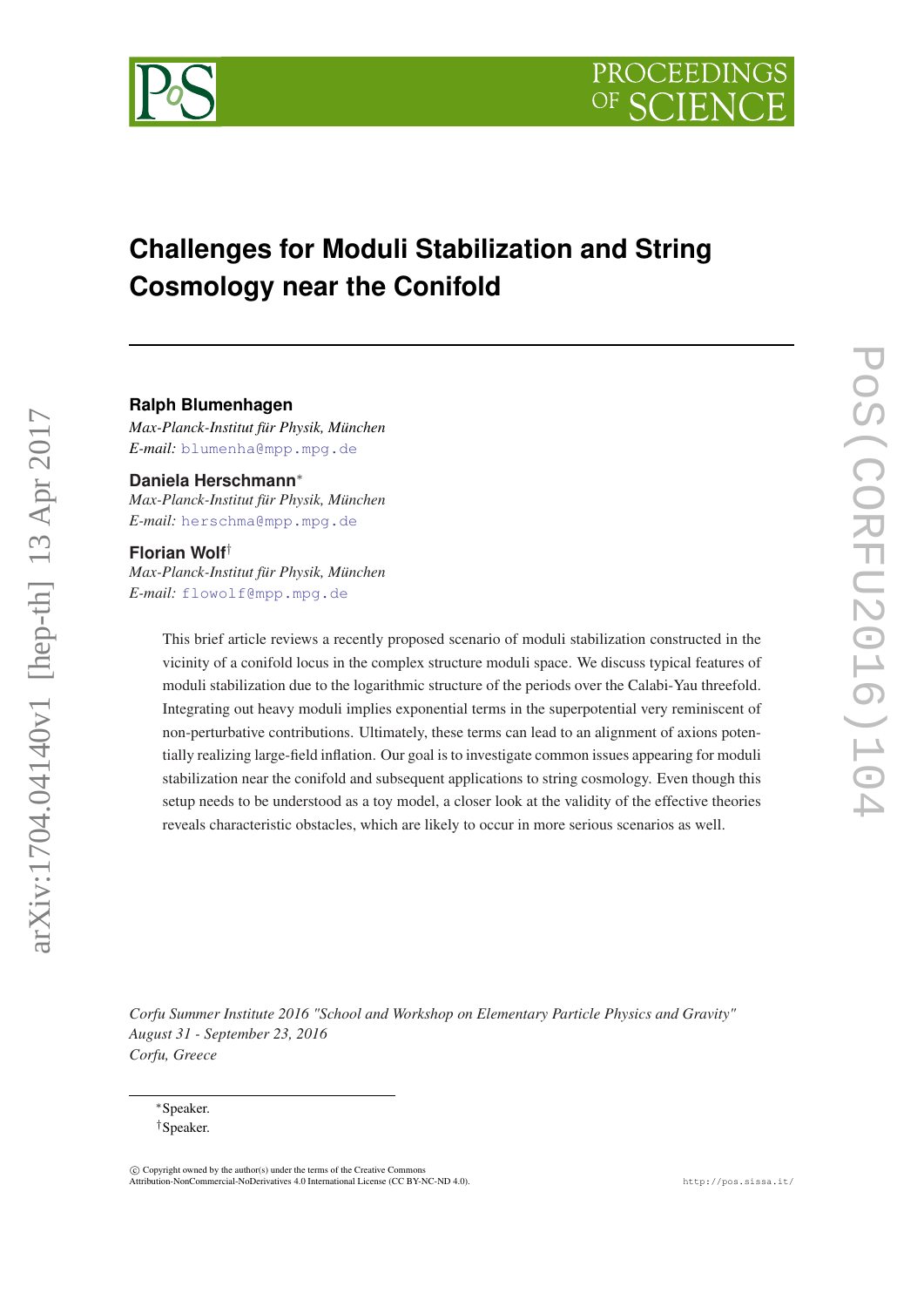# 1. Introduction

This article considers moduli stabilization at the conifold and addresses a major challenge of string phenomenology: combining moduli stabilization and large-field inflation. It turns out that their interplay leads to new limitations about consistent possibilities within string compactifications as well as limitations about effective low-energy theories derived from quantum gravity. Let us briefly review these challenges in more detail, before we outline the motivation and plan for this article.

Compactifying full string theory to a lower dimensional effective description, implies several massless moduli which have to be stabilized to be in agreement with experiments. Giddings-Kachru-Polchinski (GKP) [[1](#page-12-0)] have proven that type IIB flux compactifications on warped Calabi-Yau threefolds correspond to solutions of the string equations of motion. Their idea gave rise to the modern picture of a string landscape of vacua. In GKP the axio-dilaton and complex structure moduli were fixed by 3-form fluxes, whereas the Kähler moduli remained massless due to a noscale structure. We show that, in view of having control over the effective theory, the natural mechanism for Kähler moduli stabilization is the large volume scenario.

Cosmic inflation is a crucial ingredient of the standard model of cosmology ΛCDM. Lately large-field inflation aroused a lot of attention in the string-pheno community, as its embedding into a UV complete theory seems both to be very challenging and to provide a good question to unravel general constraints from quantum gravity. The supplement *large-field* stands for a trans-Planckian distance in field space, which the inflaton is traversing during inflation. Hence a slowly-rolling inflaton requires to have a relatively flat potential over a trans-Planckian scale. It is quite appealing that string compactifications naturally provide axionic moduli as inflaton candidates, whose shift symmetry prohibits UV corrections that would deform this potential on sub-Planckian scales. Considering the zoo of possible potentials for axion inflation in string theory, there are basically two distinctive categories: periodic and polynomial inflaton potentials. Polynomial potentials rely on a special mechanism known as axion monodromy [\[2\]](#page-12-0). Let us already mention that, in this article we focus exclusively on periodic inflaton potentials featuring an KNP-alignment behavior [\[3\]](#page-12-0).

Originally, our motivation arose purely from investigating other distinguished points in the complex structure moduli space. To that end, we analyze the vicinity of a conifold locus and check for new characteristic features regarding moduli stabilization and large-field inflation. Being only *in the vicinity of the conifold singularity guarantees the absence of uncontrolled warping effects,* potentially invalidating the effective supergravity theory. The special attribute of the conifold in the complex structure moduli space is the appearance of a logarithm in its periods over the holomorphic 3-form of the Calabi-Yau manifold. As a consequence, it will turn out that the conic modulus will be most heavy and that after integrating it out, the logarithm induces exponential terms in the superpotential, that are reminiscent of instanton corrections.

With the more detailed analysis being performed in [\[4\]](#page-12-0), in this proceeding article we intend to change the interpretation of the results more towards potential challenges of moduli stabilization at the conifold. In fact, the absence of warping effects and/or a completely controllable mass hierarchy will require strict constraints on moduli stabilization. These will also show up for the concrete model of aligned inflation, afterwards. Note that recently models of large-field inflation in string theory have become under pressure and skeptical examination. The reason is that, although several nice mechanisms giving rise to trans-Planckian field excursions have been invented, typically an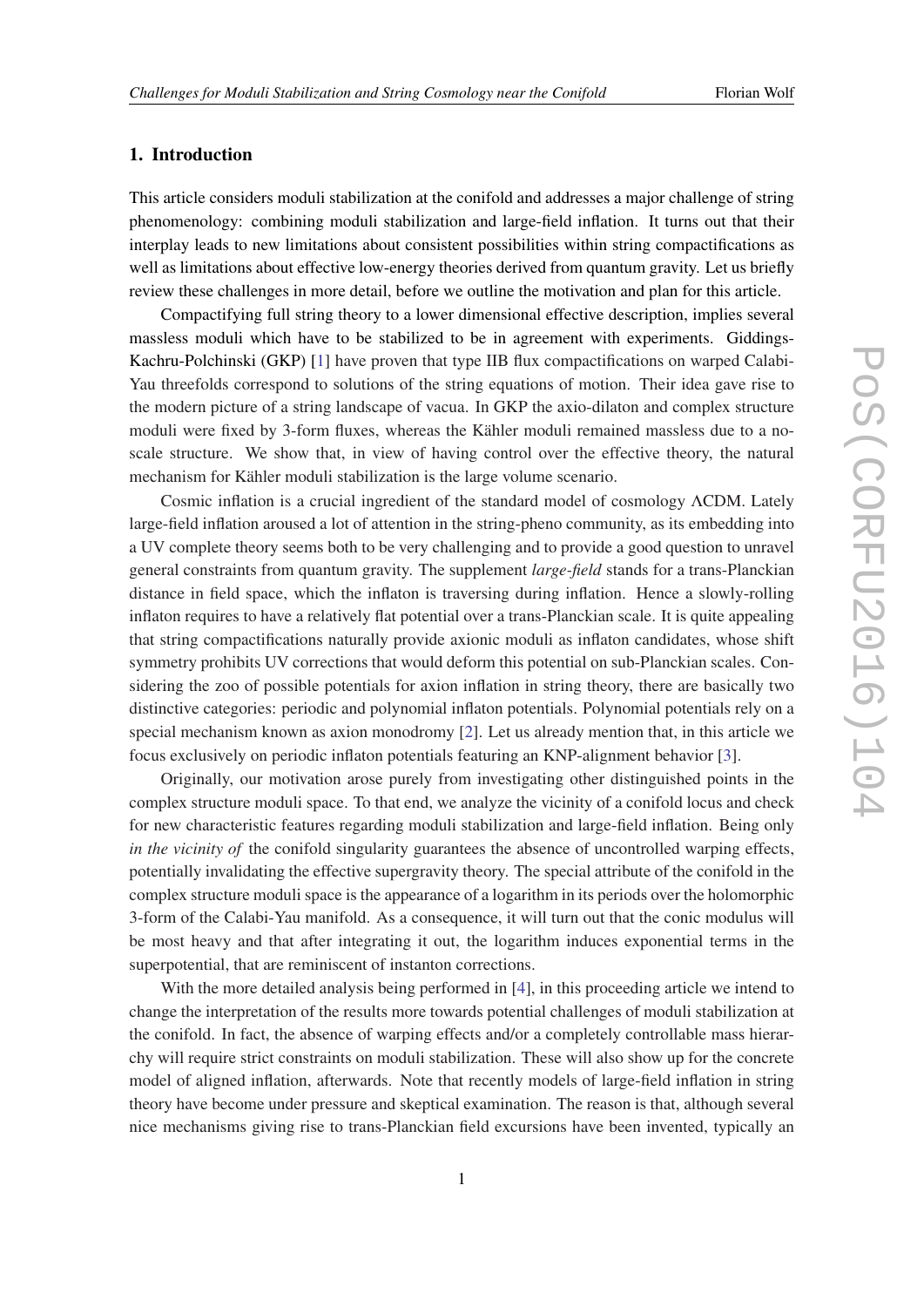embedding into a fully-fledged setup including a proper treatment of moduli stabilization fails due to control issues. However, the the manifestation of such issues can be of different nature, which makes it intricate to derive a general statement. Nevertheless, underlying principles of quantum gravity have been proposed, such as the *Weak Gravity Conjecture* (WGC) [\[5,](#page-12-0) [6\]](#page-12-0), elucidating the global obstacles of large-field inflation. Lately, it was also pointed out that further trouble might occur due to mass scales becoming exponentially light for moduli moving trans-Planckian distances. This was termed (extended) *Swampland Conjecture* [[7](#page-12-0), [8](#page-12-0), [9,](#page-12-0) [10,](#page-12-0) [11\]](#page-12-0), but shall not be part of the discussion here.

The outline for this article is therefore as follows: we start in section 2 with introducing the theoretical concepts of flux compactifications of type IIB string theory on Calabi-Yau threefolds and derive the periods close to the conifold locus. The typical challenges near the conifold are divided in two sections: Section 3 deduces a constraint from warping effects and self-consistency of stabilizing the heavy conic complex structure modulus. Section 4 analyzes the validity of applying this conifold model to aligned inflation. We conclude with a brief summary of results in section 5.

# 2. Type IIB Orientifolds and Periods for the Conifold

The model constructed in this article is based on the mirror manifold of the Calabi-Yau threefold  $\mathbb{P}_{11226}[12]$ . Before we move on to its periods near the conifold, let us introduce general concepts of orientifold compactifications and the resulting moduli fields.

We start with compactifying type IIB string theory on orientifolds of Calabi-Yau threefolds  $\mathcal{M}$ , that are equipped with a holomorphic 3-form  $\Omega_3$ . The orientifold projection  $\Omega_{\rm P}(-1)^{F_{\rm L}}\sigma$  contains a holomorphic involution  $\sigma : \mathcal{M} \to \mathcal{M}$ , the world-sheet parity operator  $\Omega_P$  as well as the left-moving fermion number  $F_L$ . We choose the involution  $\sigma$  to act on the Kähler form *J* and the holomorphic (3,0)-form  $\Omega_3$  of the Calabi-Yau threefold  $\mathcal M$  as

$$
\sigma^*: J \to J, \qquad \sigma^*: \Omega_3 \to -\Omega_3. \tag{2.1}
$$

The fixed loci of this involution correspond to O7- and O3-planes, which in general require the presence of D7- and D3-branes to satisfy the tadpole cancellation conditions. The holomorphic involution  $\sigma$  of the orientifold projection splits the cohomology into even and odd parts

$$
H^{p,q}(\mathcal{M}) = H^{p,q}_+(\mathcal{M}) \oplus H^{p,q}_-(\mathcal{M}), \qquad h^{p,q} = h^{p,q}_+ + h^{p,q}_-.
$$
 (2.2)

Reducing the ten-dimensional bosonic field content of type IIB string theory on the Calabi-Yau threefold  $M$  leads to numerous massless moduli in the effective four-dimensional supergravity theory [\[12](#page-12-0)]. The closed string moduli are summarized in table [1](#page-3-0), where the convention was chosen such that the imaginary parts of the moduli correspond to axions<sup>1</sup>. We will call the non-axionic real part of the moduli *saxions*, which should not be confused with superpartners of the axions. In

$$
T_{\alpha} = \frac{1}{2} \kappa_{\alpha\beta\gamma} t^{\beta} t^{\gamma} + i \left( \rho_{\alpha} - \frac{1}{2} \kappa_{\alpha ab} c^{a} b^{b} \right) - \frac{1}{4} e^{\phi} \kappa_{\alpha ab} G^{a} (G + \overline{G})^{b}, \qquad (2.3)
$$

<sup>&</sup>lt;sup>1</sup>The full definition of the Kähler moduli  $T_\alpha$  is given by

where  $\kappa_{\alpha\beta\gamma}$  denote the triple intersection numbers.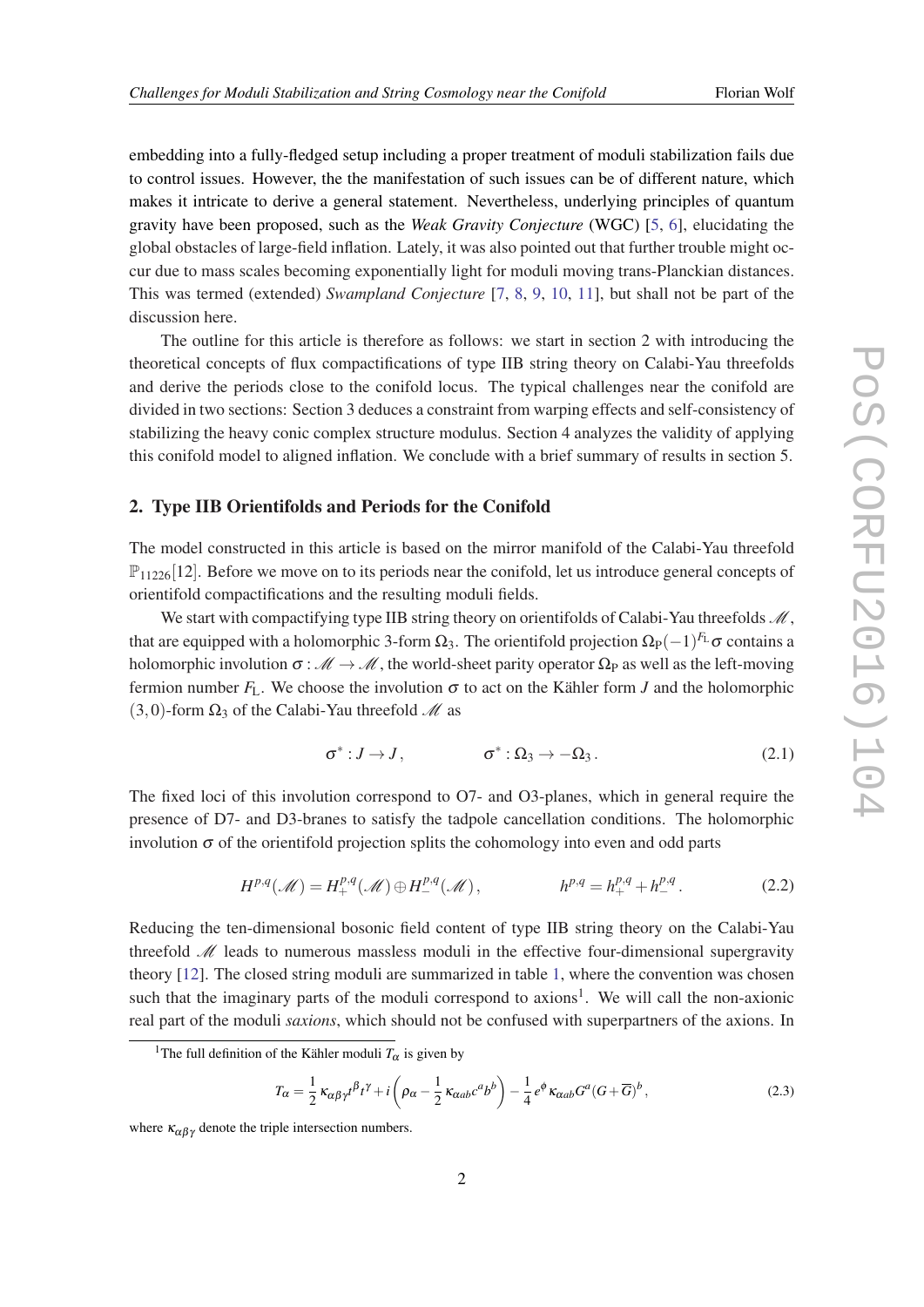<span id="page-3-0"></span>the following we have redefined the axio-dilaton as  $S = s + ic$ . Since the axionic odd moduli do not play any role in the subsequent discussion, we choose  $h_{-}^{1,1} = 0$  and for convenience  $h_{+}^{2,1} = 0$ , such that there are no additional abelian vector superfields.

| number    | modulus                                                                    | name              |
|-----------|----------------------------------------------------------------------------|-------------------|
| $1 \quad$ | $S = g_s^{-1} - iC_0$                                                      | axio-dilaton      |
|           | $h^{2,1}_-({\mathcal M})$ $U^i=u^i+iv^i$                                   | complex structure |
|           | $h^{1,1}_+(\mathscr{M})$ $T_\alpha = \tau_\alpha + i \rho_\alpha + \ldots$ | Kähler            |
|           | $h^{1,1}_-({\mathcal M})$ $G^a = Sb^a + ic^a$                              | axionic odd       |

Table 1: Closed string moduli in type IIB orientifold compactifications.

As usual, turning on non-trivial background fluxes generates a scalar potential for moduli, such that they are stabilized at the minimum. For an extensive review, see for instance [[13,](#page-12-0) [14](#page-12-0), [15\]](#page-12-0). We will return to these fluxes in later sections, but at first we discuss the Kähler potential constituting another ingredient of the  $N = 1$  scalar potential. The Kähler potential of the complex structure moduli space is entirely determined by the periods.

One expands the holomorphic 3-form  $\Omega_3$  as follows

$$
\Omega_3 = X^{\lambda} \alpha_{\lambda} - F_{\lambda} \beta^{\lambda} \,, \tag{2.4}
$$

where we introduced a symplectic basis for the third cohomology of the Calabi-Yau manifold  $\mathcal M$ by

$$
\{\alpha_{\lambda}, \beta^{\lambda}\} \in H^{3}(\mathcal{M}), \qquad \lambda = 0, \ldots, h^{2,1}.
$$
 (2.5)

The periods  $X^{\lambda}$  and  $F_{\lambda}$  of the Calabi-Yau manifold are defined via

$$
X^{\lambda} = \int_{A^{\lambda}} \Omega_3, \qquad F_{\lambda} = \int_{B_{\lambda}} \Omega_3. \tag{2.6}
$$

Here  $A^{\lambda}, B_{\lambda} \in H_3(\mathcal{M})$  denote a basis of Poincare dual 3-cycles. The  $X^{\lambda}$  can be considered as homogeneous coordinates of the complex structure moduli space. Inhomogeneous coordinates are then defined via  $U^i = X^i / X^0$  with  $i = 1, ..., h^{2,1}$ , corresponding to the moduli listed in table 1. Since the complex structure moduli space of  $\mathcal{N} = 1$  orientifold compactifications features the powerful structure of special (Kähler) geometry, the periods  $F_{\lambda}$  can be expressed as derivatives  $F_{\lambda} = \partial F / \partial X^{\lambda}$  of a prepotential *F*.

Finally, the Kähler potential for these chiral superfields is given at leading order in  $\alpha'$  by

$$
K = -\log(S + \overline{S}) - 2\log \mathcal{V} - \log\left(-i\int \Omega_3 \wedge \overline{\Omega}_3\right),\tag{2.7}
$$

where  $\mathcal V$  denotes the total volume of the Calabi-Yau manifold that can be expressed in terms of the four-cycle volumes  $Re(T_\alpha)$ .

The concrete form of the Kähler potential in terms of the moduli depends on the region of moduli space under investigation. We are interested in the vicinity of a point in the complex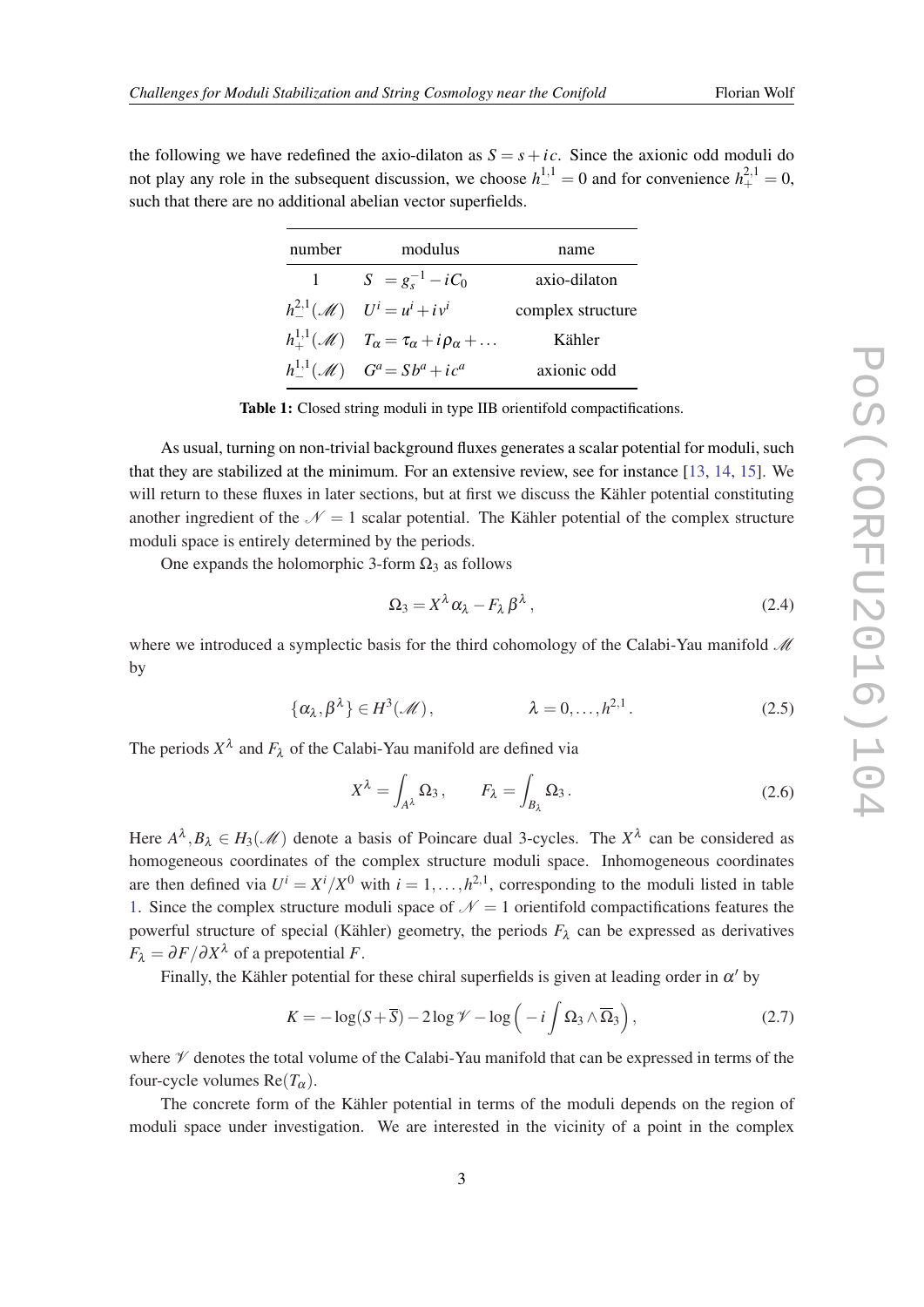<span id="page-4-0"></span>structure moduli space in which one of the periods vanishes. Let us call this period  $F_1 = Z$ , where *Z* denote one coordinate of the complex structure moduli space. The point where this coordinate shrinks to zero is a singularity called *conifold*. Moreover, for a closed loop around the conifold singularity, the symplectic dual period undergoes a monodromy  $X^1 \to X^1 + F_1$ . The remaining periods should stay finite at the conifold locus. Near  $F_1 \sim 0$ , the monodromy is captured by the period over the dual cycle containing a logarithmic term

$$
X^1 \sim \text{const.} + \frac{1}{2\pi i} Z \log Z. \tag{2.8}
$$

This log*Z*-term is the origin of all new interesting applications of the setup, described in the following sections. It is also the reason why we will often refer to *Z* as the *conic modulus*. Plugging the logarithmic form of the periods into the Kähler metric  $G_{Z\overline{Z}}$ , the singularity becomes visible. In fact, the Kähler metric is divergent near  $Z = 0$  according to the relation

$$
G_{Z\overline{Z}} \sim \log Z\overline{Z} \,. \tag{2.9}
$$

As an example, let us consider a geometry with two complex structure moduli. Hence, in this article we work exclusively with the Calabi-Yau threefold  $\mathbb{P}_{11226}[12]^{(128,2)}$ . The mirror of this manifold has two complex structure moduli, that we now call  $\psi$  and  $\phi$ , appearing as deformations of the hypersurface constraint

$$
P = z_1^{12} + z_2^{12} + z_3^6 + z_4^6 + z_5^2 - 12\psi z_1 z_2 z_3 z_4 z_5 - 2\phi z_1^6 z_2^6.
$$
 (2.10)

The codimension one conifold locus is at  $864 \psi^6 + \phi = 1$ . The periods were computed in [\[16](#page-12-0), [17\]](#page-13-0). Up to quadratic order, in terms of the two special complex structure fields *Z* and *Y*, the periods can be expanded as

$$
F_0 = 1,
$$
  
\n
$$
F_1 = Z,
$$
  
\n
$$
F_2 = (0.46 + 0.11i) + (1.10 - 2.17i)Y - 0.19Z
$$
  
\n
$$
- (7.34 - 14.73i)Y^2 + (2.71 + 1.42i)YZ + (0.11 - 1.69i)Z^2
$$
\n(2.11)

and

$$
X^{0} = (-0.04 + 0.23i) + (1.10 + 0.06i)Y + 0.17Z
$$
  
\n
$$
- (7.34 + 1.83i)Y^{2} + (0.55 + 1.42i)YZ + (0.11 - 0.17i)Z^{2},
$$
  
\n
$$
X^{1} = -\frac{1}{2\pi i}Z \log Z + 0.18 - 0.42Y - 1.43iZ + ...,
$$
  
\n
$$
X^{2} = 0.09 - 2.19Y + 14.67Y^{2} - 2.84iYZ - 0.22Z^{2}.
$$
\n(2.12)

The resulting Kähler potential at the conifold simplifies considerably. For the complex structure part of the Kähler potential at linear order, one finds

$$
K_{\text{cs}} = -\log\left[-i\left(X^{\lambda}\overline{F}_{\lambda} - \overline{X}^{\lambda}F_{\lambda}\right)\right]
$$
  
= 
$$
-\log\left[\frac{1}{2\pi}|Z|^2\log\left(|Z|^2\right) + A + \text{Re}Y + B(\text{Re}Y)^2 + C|Z|^2...\right]
$$
 (2.13)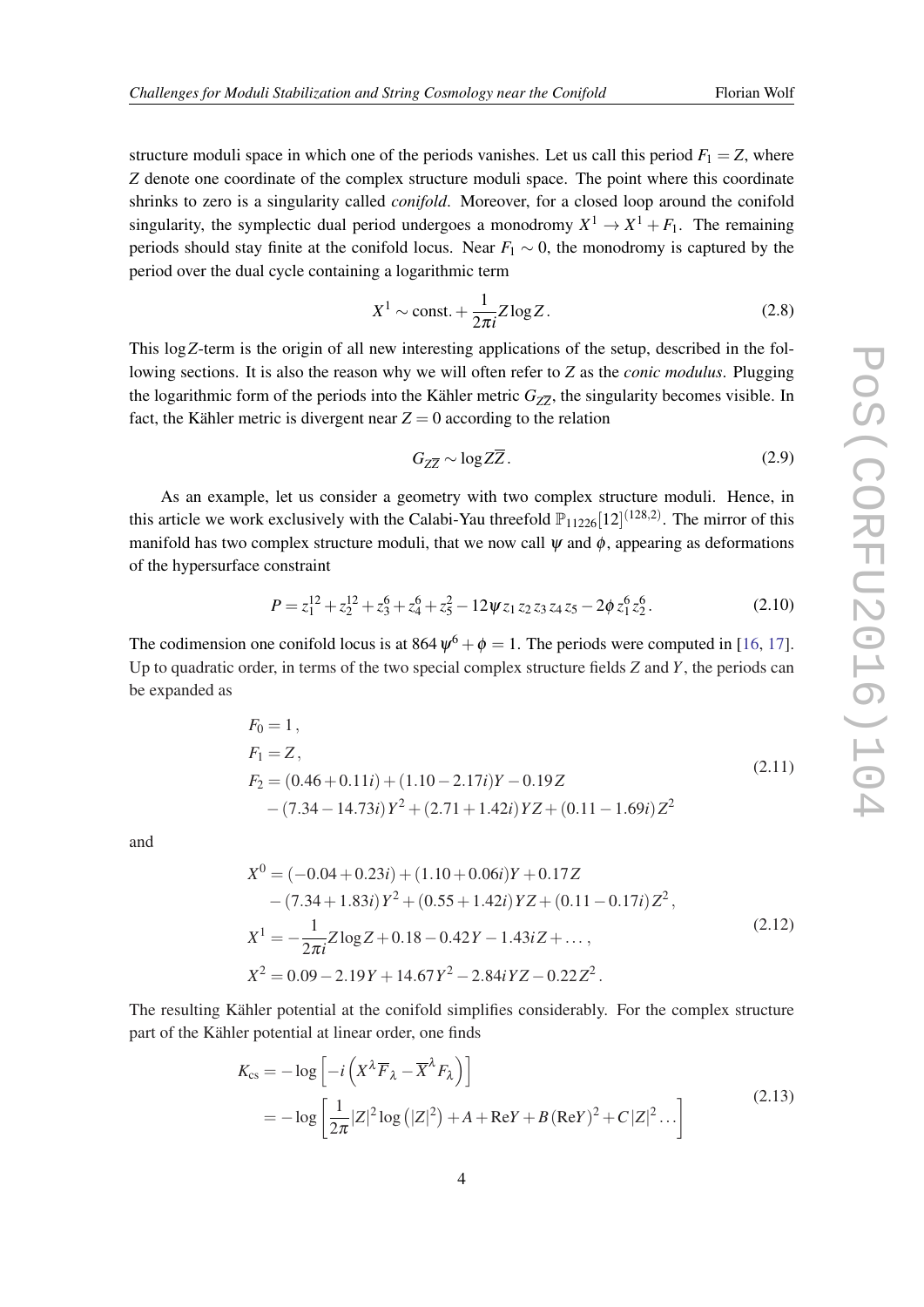<span id="page-5-0"></span>with  $A = 0.44$  and  $B = -19.05$  and  $C = -2.86$ .

The Kähler potential exhibits certain shift symmetries [[18\]](#page-13-0): obviously, there is a typical axionic shift symmetry  $\text{Im}(Y) \to \text{Im}(Y) + f_Y$  with constant  $f_Y$ . Furthermore, the conic modulus obeys a continuous phase symmetry  $Z = e^{2\pi i \theta} |Z|$ , which turns out to be broken by higher order terms to a discrete shift symmetry  $\theta \rightarrow \theta + 1$ .

Note that the Kähler potential has no linear term in the conic modulus *Z*, which would be dominating over the log*Z*-term for small *Z* and hence always make the discrete shift symmetry in  $\theta$  apparent. In fact, the precise form of the Kähler potential depends strongly on the choice of periods which are only fixed up to a  $Sp(6;\mathbb{Z})$  transformation. This setup is therefore indeed in agreement with other approaches, e.g. [\[19\]](#page-13-0).

#### 3. Constraints from Moduli Stabilization at the Conifold

The effective supergravity theory commonly used for stabilizing moduli, does not include Kaluza-Klein states and massive string excitations. However, such modes can become light due to redshifting of mass scales close to the conifold singularity, which would spoil the validity of the effective theory. In this section we will see that pure warping considerations as well as the mass hierarchy after moduli stabilization imply a constraint on the moduli avoiding an improper arrangement of the scales.

# 3.1 Warping

In order to stabilize moduli, we will turn on 3-form fluxes inducing a potential for the scalar fields. Consequently, tadpole cancellation requires local sources in the form of D3-branes. It is well known, though, that the backreaction of such a 3-form flux and of localized D3-branes on the geometry leads to a warped Calabi-Yau metric [\[1\]](#page-12-0)

$$
ds^{2} = e^{2A(y)} \eta_{\mu\nu} dx^{\mu} dx^{\nu} + e^{-2A(y)} \tilde{g}_{mn} dy^{m} dy^{n}, \qquad (3.1)
$$

where  $\tilde{g}_{mn}$  denotes the Ricci-flat metric on a Calabi-Yau threefold. As proven in [[20\]](#page-13-0) the warp factor in the conifold vicinity is related to the conic modulus *Z* via  $e^{A_{con}} \sim |Z|^{\frac{1}{3}}$ . However, the moduli dependence of the warp factor is a bit more involved. Scaling the internal metric via  $\tilde{g} \to \Omega^2 \tilde{g}$ describes the overall volume modulus  $\mathcal V$  of the Calabi-Yau via  $\Omega \sim \mathcal V^{\frac{1}{6}}$ . It was shown in [\[21](#page-13-0)] that the string equations of motion admit an unconstrained deformation  $\Omega$  only if the warp factor scales non-trivially

$$
e^{-4A(y)} = 1 + \frac{e^{-4A_{\text{con}}}}{\Omega^4} \sim 1 + \frac{1}{(\mathcal{V}|Z|^2)^{\frac{2}{3}}}.
$$
\n(3.2)

As a conclusion, warping effects can be neglected if (and only if) we satisfy the condition

$$
\mathscr{V}|Z|^2 \gg 1. \tag{3.3}
$$

This is known as dilute flux limit meaning that the backreaction of fluxes and branes on the internal space does not significantly modify the geometry. In this limit the intuitive picture of the geometry is clear because the physical size of the 3-cycle *A*

$$
Vol(A) = \mathcal{V}^{\frac{1}{2}} | \int_A \Omega_3 | = (\mathcal{V} |Z|^2)^{\frac{1}{2}}
$$
 (3.4)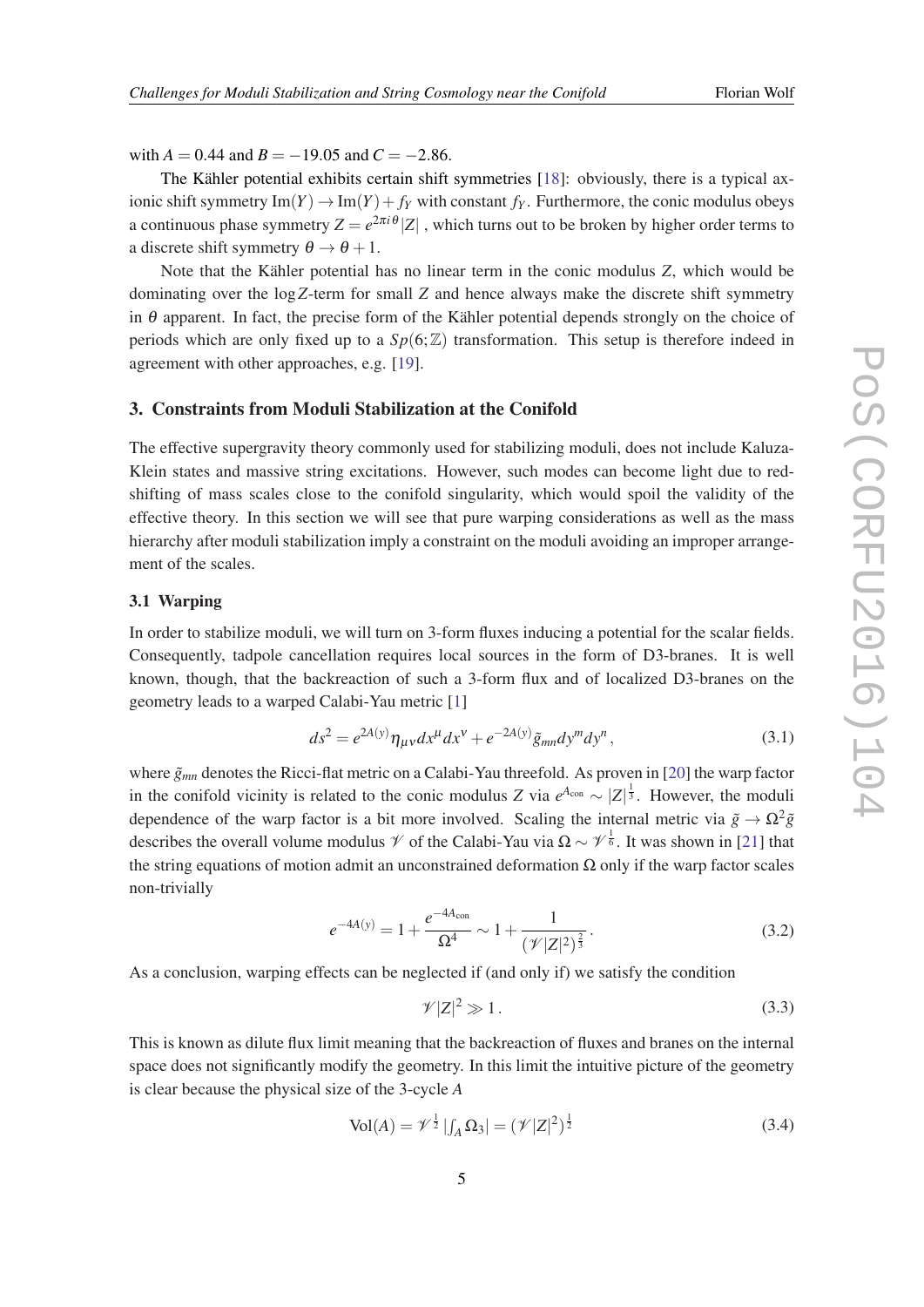<span id="page-6-0"></span>remains large even when one approaches the conifold singularity by decreasing |*Z*|. Hence, the constraint  $\mathcal{V}|Z|^2 \gg 1$  implies to be not arbitrarily close to the singularity, but to keep a distance where warping effects can be safely neglected. As already mentioned, for strong warping, Kaluza-Klein modes localized in the throat are red-shifted so that their masses might become smaller than some moduli masses. Therefore, only in this limit one may fully trust the usual effective low-energy supergravity theory for the moduli of the Calabi-Yau compactification.

Let us now investigate moduli stabilization near the conifold, i.e. for small complex structure *Z*, dedicating special emphasis on the new features that are absent in the large complex structure regime.

## 3.2 Moduli Stabilization

The peculiarity of moduli stabilization at the conifold in contrast to other points in moduli space, becomes apparent when turning on the log*Z*-period in eq. [\(2.11](#page-4-0)). Therefore, we restrict our analysis for now to the stabilization of axio-dilaton and complex structure moduli and comment on the Kähler moduli later.

The R-R and NS-NS 3-form fluxes of type IIB string theory denoted by  $F = dC_2$  and  $H = dB_2$ , respectively, give rise to the well-known Gukov-Vafa-Witten superpotential [\[22](#page-13-0), [23\]](#page-13-0)

$$
W = \int_{\mathcal{M}} \left( F + iSH \right) \wedge \Omega_3 = -\left( \mathfrak{f}_{\lambda} X^{\lambda} - \tilde{\mathfrak{f}}^{\lambda} F_{\lambda} \right) + iS \left( \mathfrak{h}_{\lambda} X^{\lambda} - \tilde{\mathfrak{h}}^{\lambda} F_{\lambda} \right), \tag{3.5}
$$

where we used the periods [\(2.6\)](#page-3-0) and the quantization of the 3-form fluxes (with 3-cycles  $A^{\lambda}$ ,  $B_{\lambda} \in$  $H_3(\mathcal{M}))$ 

$$
\frac{1}{2\pi} \int_{A^{\lambda}} F = \tilde{\mathfrak{f}} \in \mathbb{Z}, \qquad \frac{1}{2\pi} \int_{B_{\lambda}} F = \mathfrak{f} \in \mathbb{Z}
$$
\n
$$
\frac{1}{2\pi} \int_{A^{\lambda}} H = \tilde{h} \in \mathbb{Z}, \qquad \frac{1}{2\pi} \int_{B_{\lambda}} H = h \in \mathbb{Z}.
$$
\n(3.6)

Since the superpotential *W* does so far not depend on the Kähler moduli, the induced scalar potential of  $\mathcal{N} = 1$  supergravity is of no-scale type<sup>2</sup>

$$
V = e^K G^{M\overline{N}} D_M W D_{\overline{N}} \overline{W}, \qquad (3.7)
$$

where the indices run over the axio-dilaton as well as the complex structure moduli. For our example  $\mathbb{P}_{11226}[12]^{(128,2)}$  the moduli are  $M, N \in \{S, Z, Y\}$ . The moduli are stabilized at Minkowski minima of the scalar potential, which are determined by the F-term conditions  $F_M = D_M W =$  $\partial_M W + (\partial_M K)W = 0.$ 

Inspired by GKP [[1](#page-12-0)], let us turn on 3-form fluxes to obtain the following superpotential

$$
W = f\left(-\frac{1}{2\pi i}Z\log Z + 0.18 - 0.42Y - 1.43iZ + ...\right) + i\left(hS + \hat{f}Y\right)Z - ih'S - i\hat{f}'Y + ...,
$$
\n(3.8)

<sup>2</sup>For an overall Kähler modulus  $\mathcal{V} = (T + \overline{T})^{3/2}$  the no-scale relation is  $G^{T\overline{T}}D_{T}WD_{\overline{T}}\overline{W} = 3|W|^{2}$  and leads immediately to the scalar potential (3.7).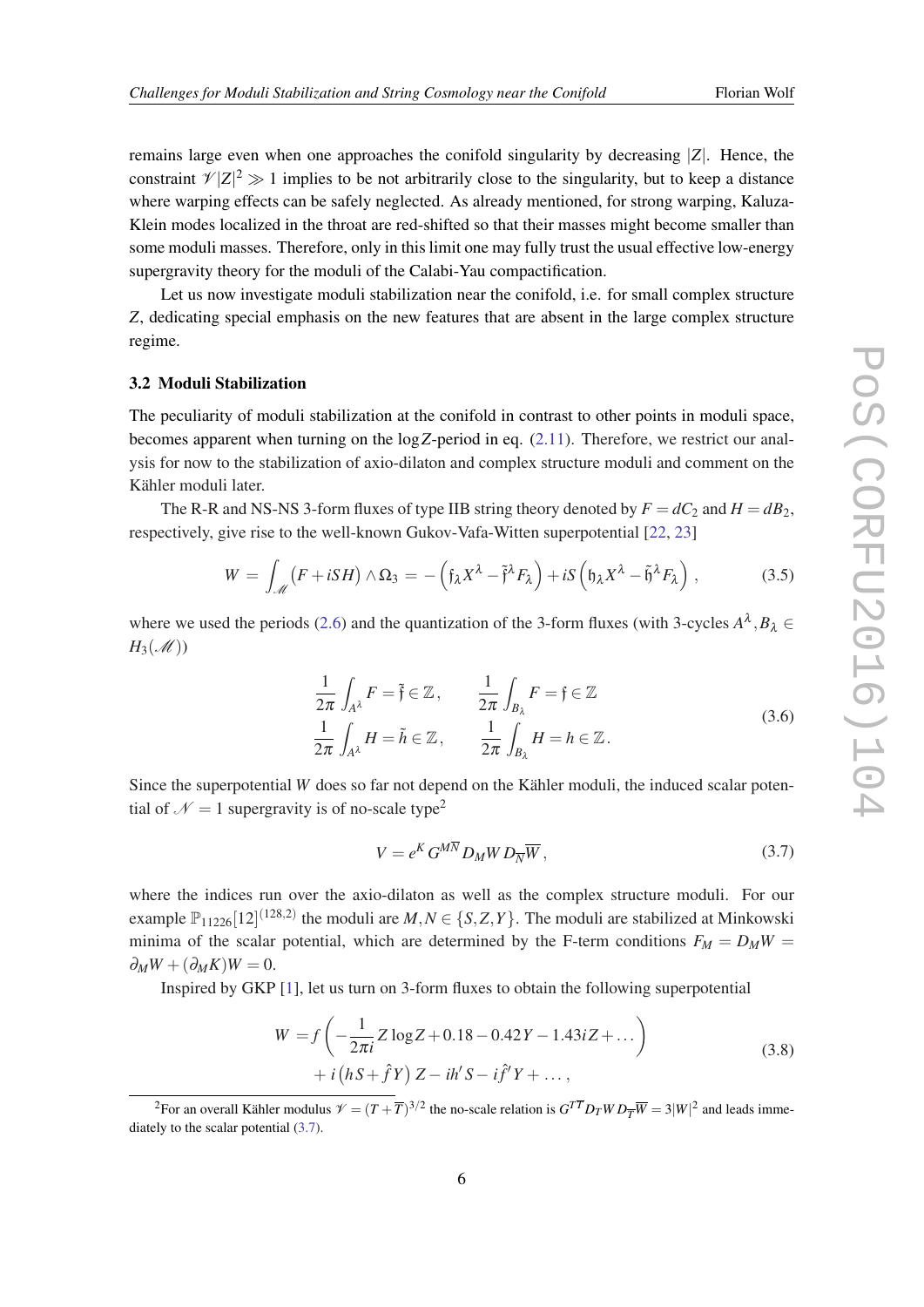<span id="page-7-0"></span>where  $f = -f_1$  and *h*,  $\hat{f}$ , *h*',  $\hat{f}'$  are constituted by 3-form fluxes summarized in ([3.6](#page-6-0)) as well as numerical prefactors in the periods [\(2.11](#page-4-0)). Here, we allow us to be more flexible with the values of the prefactors in the superpotential than the actual Calabi-Yau threefold  $\mathbb{P}_{11226}[12]$  may permit.

Up to terms vanishing in the limit  $Z \rightarrow 0$ , the F-term condition  $F_Z = 0$  is satisfied for

$$
Z \sim \hat{C} \exp\left[-\frac{2\pi}{f} \left(hS + \hat{f}Y\right)\right], \qquad \text{with} \qquad \hat{C} \sim e^{7.98}.
$$
 (3.9)

Thus, the conic modulus *Z* is indeed fixed near the conifold singularity for a sufficiently large exponent, that is, *Z* is exponentially small at the minimum.

Let us in addition compute the mass of the conic modulus assuming that it is exponentially larger than the other moduli. At leading order the masses of the two real scalars in *Z* are degenerate and we find

$$
M_Z^2 = \frac{1}{2} G^{Z\overline{Z}} V_{Z\overline{Z}} \sim \frac{M_{\text{Pl}}^2}{\text{Re}(S)\mathcal{V}^2 |Z|^2} \frac{f^2}{\log^2(|Z|^2)} \sim \frac{M_s^2}{\mathcal{V}|Z|^2} \frac{f^4 g_s^{\frac{1}{2}}}{h^2},\tag{3.10}
$$

5

where we used the string scale  $M_s^2 = \frac{M_{\rm Pl}^2 g_s^{1/2}}{\mathcal{V}}$ . For our effective theory to be valid, the conic mass has to be smaller than the string scale. This leads again to the condition  $\mathcal{V}|Z|^2 \gg 1$  (assuming the flux *h* to be of order  $\mathcal{O}(1)$ ). Hence, self-consistency of our effective supergravity theory forces us already to stay in the regime of negligible warping.

# 3.3 Kähler Moduli Stabilization - The Conic LVS

In this section, we briefly discuss Kähler moduli stabilization in the vicinity of the conifold. The condition  $\mathcal{V}|Z|^2 \gg 1$  together with the fact that the conic modulus is stabilized at exponentially small values imply a natural candidate: the large volume scenario (LVS) [[24](#page-13-0)]. Let us take a look if this moduli stabilization procedure is indeed fulfilling the constraint. We consider a swiss-cheese Calabi-Yau threefold with the  $\alpha'$ -corrected Kähler potential

$$
K = -2\log\left(\tau_b^{\frac{3}{2}} - \tau_s^{\frac{3}{2}} + \frac{\xi}{2}\text{Re}(S)^{\frac{3}{2}}\right). \tag{3.11}
$$

The conic large volume scenario is then based on the superpotential

$$
W_{\text{inst}}(T_s) = W_0 + A_s Z^N e^{-a_s T_s}.
$$
\n(3.12)

The Pfaffian *A<sup>s</sup>* is in general an unknown function of complex structure moduli. We are interested in a large volume scenario close to the conifold point and therefore parametrize the unknown Pfaffian  $A_s(Z, U)$  as  $A_s(U) \times Z^N$  to extract the dependence on the conic modulus. We do this to see under which conditions the relation  $\mathcal{V}(Z) \gg 1$  can be satisfied.

The only difference to the standard LVS is the general unknown Pfaffian  $A_s \to A_s Z^N$ . Up to Calabi-Yau geometry dependent coefficients of order one, after freezing the axion  $\rho_s$ , the dominant terms in the scalar potential read

$$
V_{LVS}(T) = e^{K_{cs}} \frac{g_s}{2} \left( \frac{|a_s A_s Z^N|^2 \sqrt{\tau_s} e^{-2a_s \tau_s}}{\mathcal{V}} - \frac{W_0 |a_s A_s Z^N| \tau_s e^{-a_s \tau_s}}{\mathcal{V}^2} + \frac{\xi W_0^2}{g_s^{\frac{3}{2}} \mathcal{V}^3} \right).
$$
(3.13)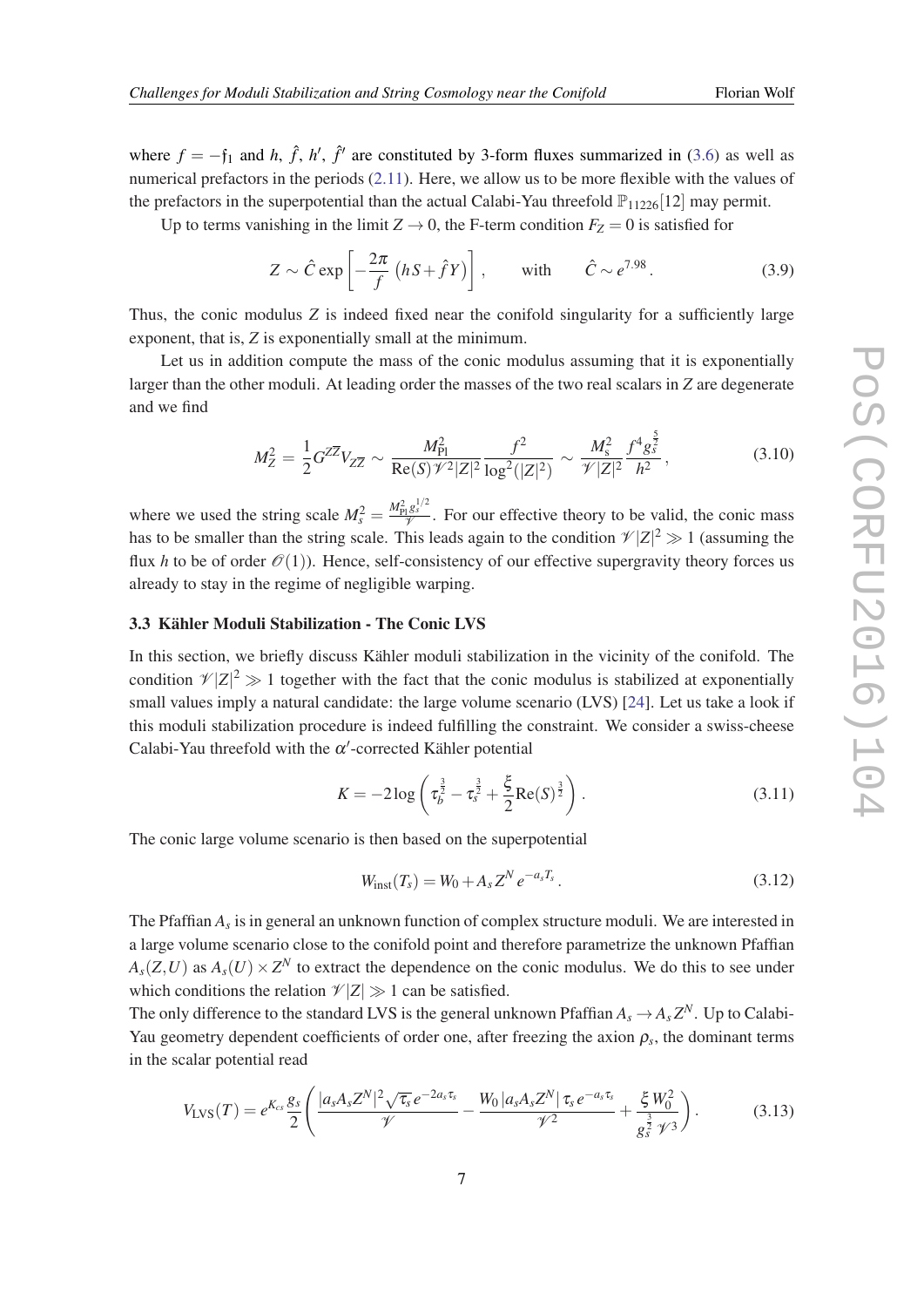<span id="page-8-0"></span>Recall that the masses of the fields are

$$
M_{\tau_b}^2 \sim O(1) \frac{W_0^2 \xi}{g_s^{\frac{1}{2}} \gamma'^3} M_{\text{pl}}^2, \qquad M_{\rho_b}^2 \sim 0,
$$
  

$$
M_{\tau_s}^2 \sim M_{\rho_s}^2 \sim O(1) \frac{a_s^2 W_0^2 \xi^{\frac{4}{3}}}{g_s \gamma'^2} M_{\text{pl}}^2,
$$
 (3.14)

and do not depend on the parameter *A<sup>s</sup>* . Hence, they do not depend on the conic modulus *Z*. The small Kähler modulus and the volume at the minimum are stabilized at

$$
\tau_s = \frac{(4\xi)^{\frac{2}{3}}}{g_s}, \qquad \mathscr{V} = \frac{W_0 \xi^{\frac{1}{3}}}{2^{\frac{1}{3}} g_s^{\frac{1}{2}} |a_s A_s Z^N|} e^{a_s \tau_s}.
$$
\n(3.15)

Now, the constraint  $\mathcal{V}|Z|^2 \gg 1$  can be explicitly calculated and in principle easily be satisfied by having large *N* or an appropriate flux choice. We conclude that the large volume scenario is indeed the natural procedure for Kähler moduli stabilization near the conifold. Any other scheme<sup>3</sup> must also dynamically freeze the volume at exponentially large values.

# 4. Constraints from Aligned Inflation at the Conifold

It was shown [[4](#page-12-0)] how the conifold setup introduced above can in principle give rise to aligned inflation realizing a trans-Planckian axion field range. In this article we will critically re-evaluate potential issues of this model with respect to three aspects: validity of the effective theory by checking the mass hierarchies, formal constraints of string theory by taking the full periods into account and the Weak Gravity Conjecture. Our computations are of course model dependent, but nevertheless we intend to stress that a semi-complete scenario for large-field inflation might be far from well-controlled. The alignment model at the conifold demonstrates the increased difficulties at one side of the hierarchy if improving the other side, thus a typical lose-lose situation.

### 4.1 Aligned Inflation

Let us briefly review the appearance of the alignment mechanism in the model at hand. For that purpose recall the superpotential in eq. [\(3.8\)](#page-6-0). To stabilize the axio-dilaton and the second complex structure modulus  $Y = y + i\xi$ , we will proceed in two steps: First, we freeze all real moduli except one axionic combination. The second step is to generate a cosine potential for the unfixed axion giving rise to inflation. Since the inflaton is a linear combination of two axionic moduli entering the superpotential with different fluxes, we will encounter a novel alignment mechanism. Of course, to justify this procedure, one has to check the hierarchy of the mass scales, a posteriori. Only if we manage to establish a proper mass hierarchy, heavier moduli may securely be integrated out and our effective two step approach is valid.

A large mass hierarchy allows us to integrate out *Z*, such that the superpotential [\(3.8\)](#page-6-0) simplifies to

$$
W_{\text{eff}} = i \left( f + hS + \hat{f}Y \right) + \dots, \tag{4.1}
$$

 $3$ Trying to stabilize the Kähler moduli in the conifold regime with non-geometric fluxes [[25\]](#page-13-0) has usually turned out to be in serious conflicts with the mass hierarchy.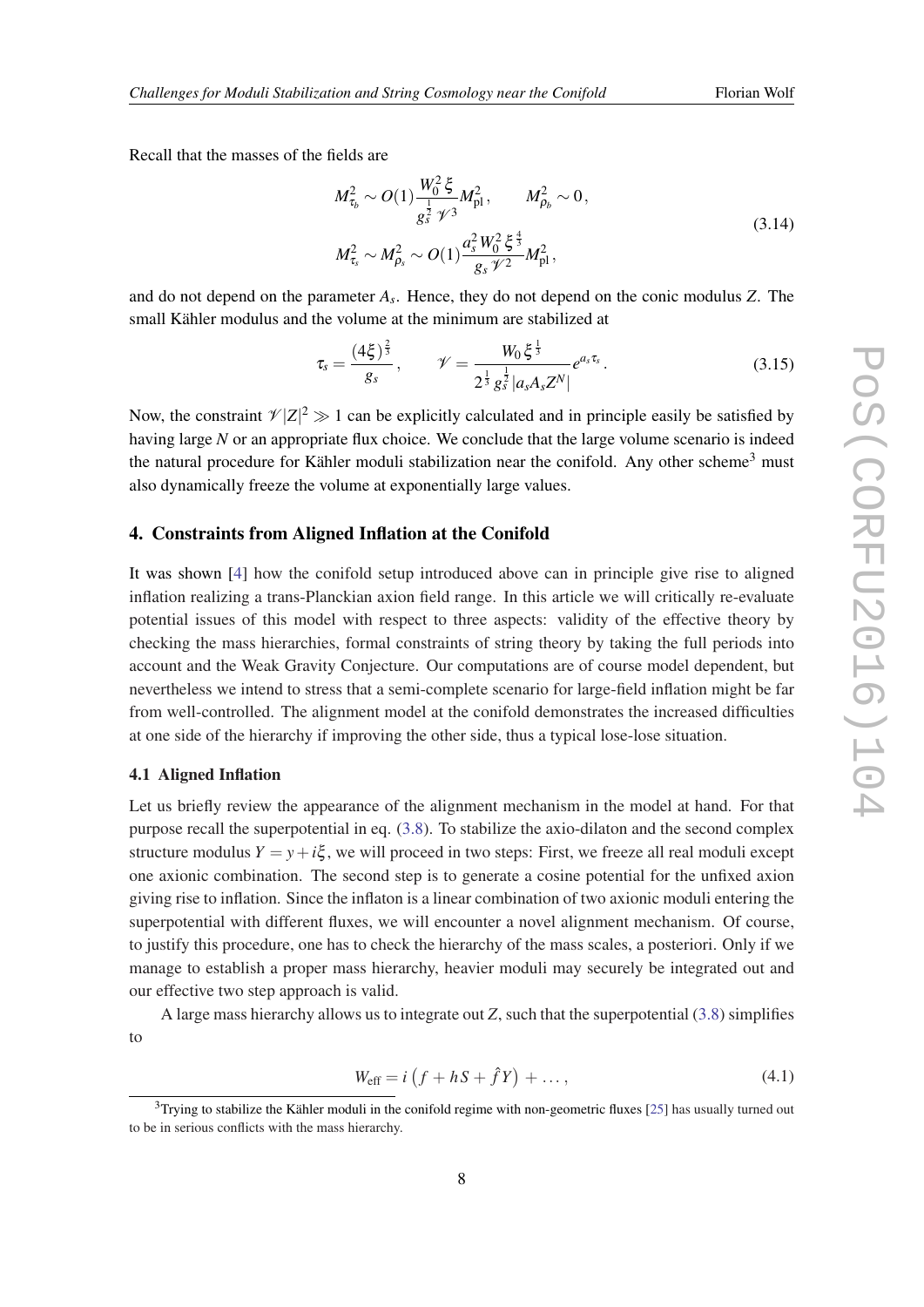<span id="page-9-0"></span>where the dots denote higher order polynomial terms like  $Z^n$  or  $Y^n$  which are all subleading in the vicinity of the conifold  $Z, Y \rightarrow 0$ . We will comment on these terms again in a subsequent section. Note that this superpotential is entirely tree-level.

Integrating out *Z* reduces also the Kähler potential ([2.7\)](#page-3-0) to a simple effective expression. One can show that the necessity of staying inside the physical domain, i.e. having  $g_s^{-1} = \text{Re}(S) > 1$ , demands to include also a term of quadratic order in *Y* in the Kähler potential. For simplicity we introduce the parameter  $\kappa \in \mathbb{R}$  and use the Kähler potential

$$
K_{\text{eff}} = -\log(S + \overline{S}) - 2\log \mathcal{V} - \log \left( A + \kappa \operatorname{Re}(Y) + \operatorname{Re}(Y)^2 \right). \tag{4.2}
$$

Solving the F-term conditions  $D_S W = D_Y W = 0$  yields a Minkowski minimum and for  $f/h' \gg 1$ ,  $\kappa$  < 1 the values of the moduli lie in the perturbative regime of small string coupling as well as small complex structure modulus *Y*. The orthogonal combination to  $(\hat{f}' \zeta + h'c)$  is axionic and still massless at this step.

Let us define the axionic combination  $\Theta = (hc + \hat{f}\xi)$  as the inflaton field, which originates from  $\Theta = \arg(Z)$  according to [\(3.9\)](#page-7-0). This choice does not correspond to the axion, orthogonal to the state  $(\hat{f}' \zeta + h' c)$  as pointed out above, but was chosen for convenience since the inflaton will be stabilized by a term proportional to *Z*.

Integrating out the heavy conic modulus *Z* reduces the superpotential ([3.8](#page-6-0)) not only to the tree-level terms in ([4.1](#page-8-0)). Instead the full expression reads

$$
W_{\text{eff}} = i \left( f + hS + \hat{f}Y \right) + \frac{f\hat{C}}{2\pi i} \exp \left[ -\frac{2\pi}{f} \left( hS + \hat{f}Y \right) \right]
$$
  
=  $i \left( f + hS + \hat{f}Y \right) + \frac{f\hat{C}}{2\pi i} |Z| \exp \left[ -\frac{2\pi}{f} \Theta \right].$  (4.3)

The additional term in the superpotential will freeze the inflaton Θ and generate its potential. Remarkably, the exponential term has the same form as coming from an instanton, although it was induced by fluxes. This represents a main feature of this setup and relies on integrating out the conic modulus. It remains to be seen whether this contribution is related to true instantons on the mirror dual type IIA side.

In order to stabilize the inflaton Θ, one needs to find a new minimum of the scalar potential determined by the entire superpotential (4.3). Taking the backreaction of the exponential term on the stabilization of the saxions into account, the potential for the canonically normalized axion  $\tilde{\Theta} = \frac{h'}{\sqrt{A}\hat{f}'}\Theta$  reads

$$
V_{\text{eff}} = \frac{4|Z|^2}{A\mathcal{V}^2} \frac{fh^2}{h'} \left(1 - \cos\left(\frac{2\pi\sqrt{A}(hf' - h'\hat{f})}{fh'}\tilde{\Theta}\right)\right) \equiv V_0 \left(1 - \cos\left(\frac{\tilde{\Theta}}{f_{\tilde{\Theta}}}\right)\right). \tag{4.4}
$$

As expected, the potential exhibits now a Minkowski minimum at  $\Theta = 0$ . The axion decay constant *f*Θ reads

$$
f_{\tilde{\Theta}} = \frac{f}{2\pi\sqrt{A}} \frac{h'}{h\hat{f}' - h'\hat{f}}.
$$
\n(4.5)

Obviously, one is able to achieve a trans-Planckian axion decay constant, simply by alignment the fluxes as  $(h\hat{f}' - h'\hat{f}) < h'$ . This is very reminiscent of the KNP-axion alignment mechanism [\[3\]](#page-12-0), with the main difference that one linear combination of axions is fixed by fluxes at linear order in the fields and only the second combination by instanton-like terms.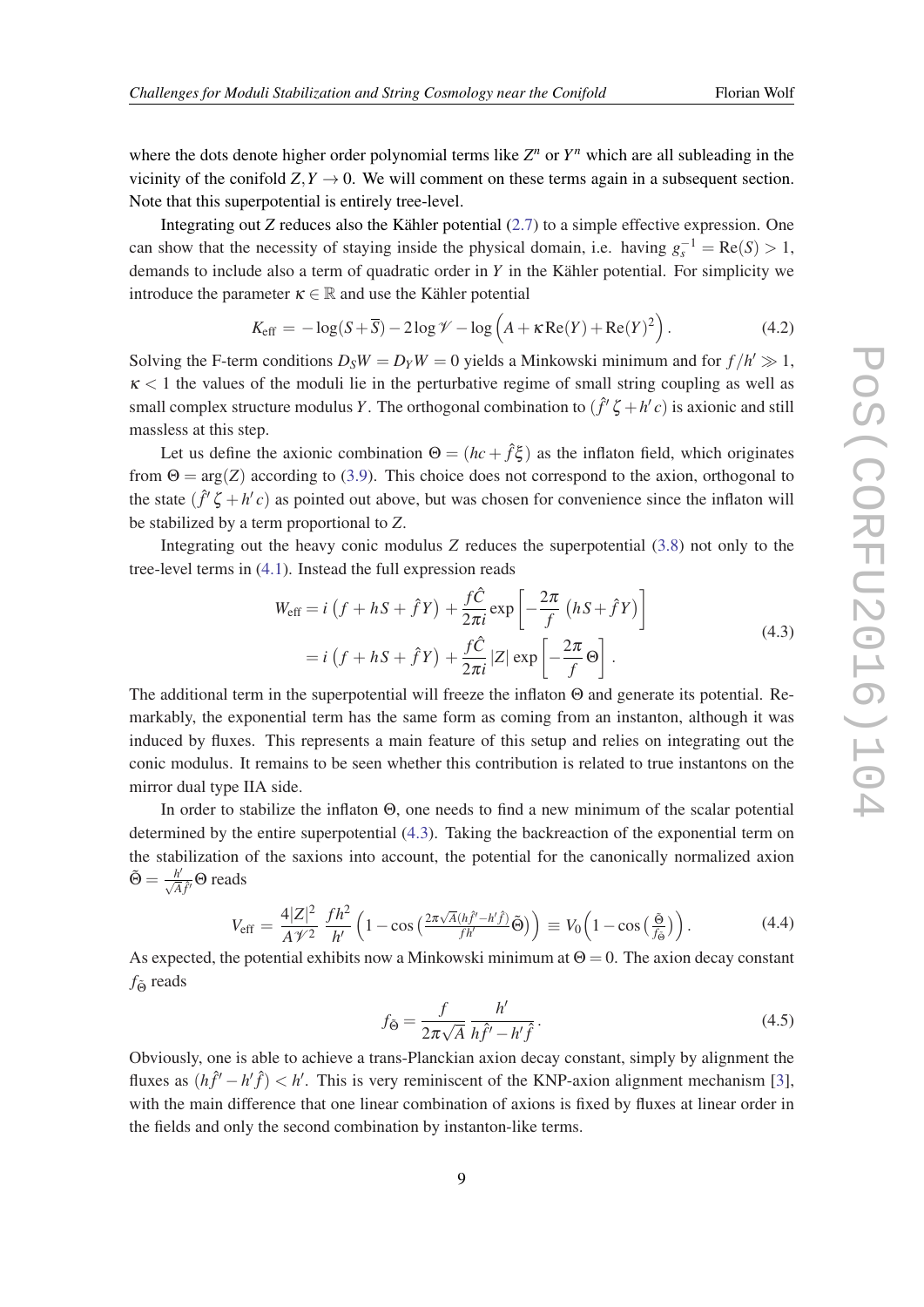#### Corrections to the superpotential

Great care has to be taken of higher order polynomial terms in the periods as they contribute to the superpotential ([4.3](#page-9-0)) and might be dominating over the exponential term. Of course, terms like  $Z<sup>n</sup>$ with  $n \geq 2$  will be subleading since they are exponentially suppressed, but this is not necessarily true for terms like  $Y^n$ . It turns out that numerical prefactors governed by the underlying geometry, decide whether large-field inflation can occur.

Let us be more precise and include the term  $iBY^2$  in the superpotential ([4.3](#page-9-0))

$$
W_{\text{eff}} = i\alpha \left( f + h' S + \hat{f}' Y \right) + iB Y^2 + \frac{f \hat{C}}{2\pi i} \exp \left( -\frac{2\pi}{f} \left( h S + \hat{f} Y \right) \right). \tag{4.6}
$$

In fact, our effective theory of aligned inflation is only true if the prefactor *B* is small enough as demonstrated in figure 1.



Figure 1: Scalar potential (dashed lines) for the axion  $\Theta$  for  $f = 10$ ,  $h' = \hat{f}' = 1$ ,  $h = -\hat{f} = 1$ ,  $\hat{C} = 1$ ,  $A = 0.1$ ,  $B = 0.01$  in the left-handed plot and  $B = 0.1$  in the right-handed plot. For comparison, the solid lines show the potential for  $B = 0$ . Only for  $B = 0.01$  the new potential agrees with the old one for some field distance and large-field inflation is possible.

#### 4.2 Mass Hierarchy

To briefly recapitulate our approach, we had started with an effective supergravity ansatz and then integrated out successively heavy moduli. This procedure was a priori not justified and is only applicable for a proper mass hierarchy. We will analyze the mass scales now explicitly, but drop numerical prefactors and fluxes of order  $\mathcal{O}(1)$  (not the flux f) since we are only interested in parametrical control.

The masses and scales as listed in table [2,](#page-11-0) depend mainly on the large overall volume  $\mathcal V$ , the exponentially small conic modulus  $Z$  and a global flux  $f$ . It is crucial to consider also the string scale  $M_s^2 \sim g_s^{1/2}/\mathscr{V}$ , Kaluza-Klein scale  $M_{\text{KK}}^2$  and the inflationary energy scale  $M_{\text{inf}}^2 \sim V_0^{1/2}$  $\int_0^{1/2}$ . Note that we abbreviated the masses of the other moduli given by  $(M_{\text{mod}}^2)^i{}_j = \frac{1}{2} G^{ik} \partial_k \partial_j V$ .

Let us be more specific about the hierarchy displayed in table [2.](#page-11-0) For that purpose, recall the important constraint  $\mathcal{V}|Z|^2 \gg 1$  derived in [\(3.3](#page-5-0)). In fact, at a first glance the hierarchy looks quite promising: on the one hand single-field inflation is easy to assure because the inflaton is exponentially suppressed relative to the other moduli stabilized at tree-level. On the other hand, the usage of all the effective theories can be justified since the conic modulus *Z* is heavier than the other moduli, but lighter than string and Kaluza-Klein scales as necessary. In addition, the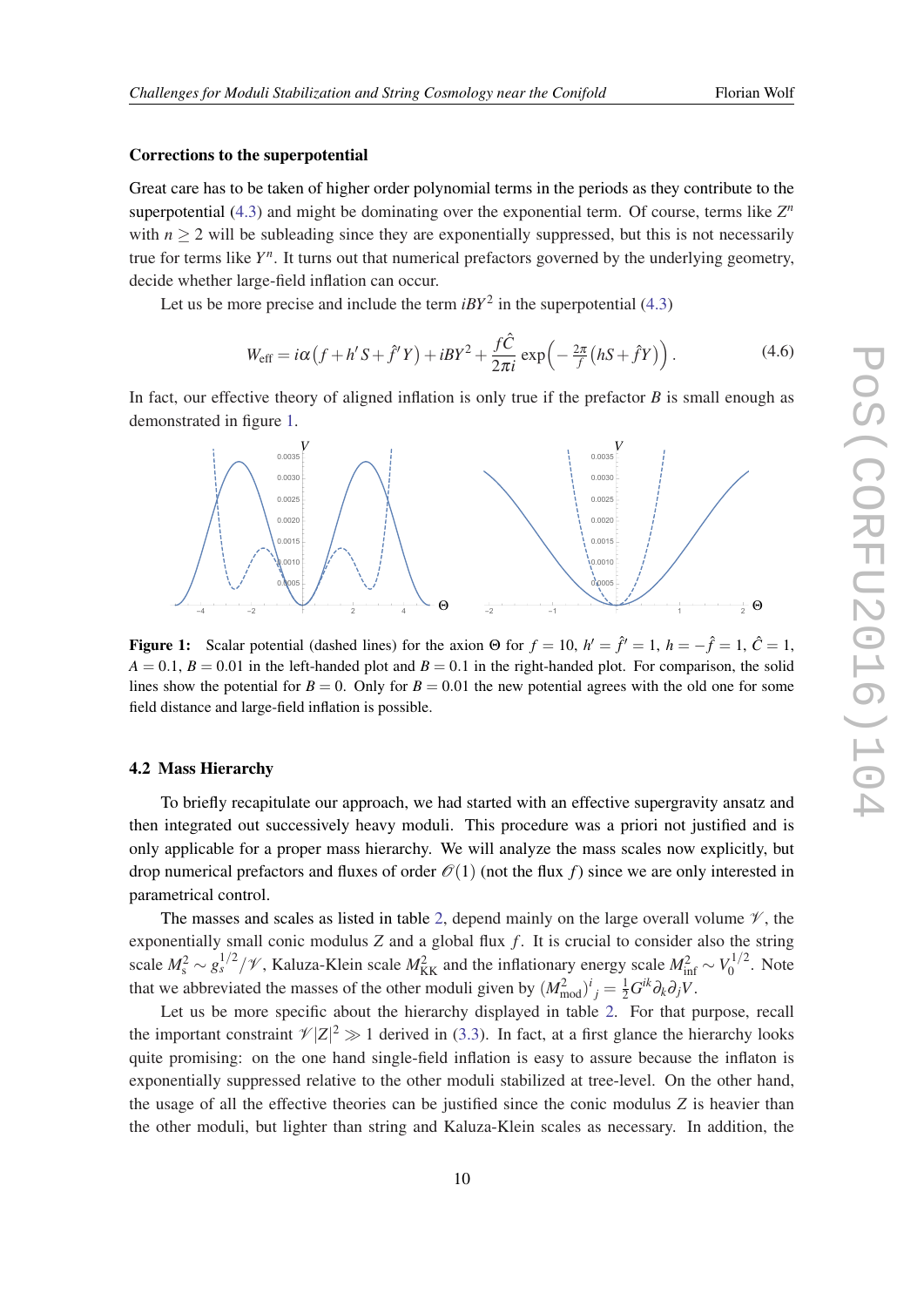<span id="page-11-0"></span>inflationary mass scale  $M<sub>inf</sub>$  is not automatically too high, which is a commonly faced issue for models of large-field inflation.

The drawback comes from the Kähler moduli. Since they get stabilized via small non-perturbative effects, it is much more subtle to integrate them out and achieve an effective theory solely for the inflaton. Indeed, this problem is reflected by the mass hierarchy if we naively assume the Kähler moduli to be fixed via the large volume scenario [[24](#page-13-0)]. The large 4-cycle modulus is lighter than the inflaton, i.e.  $M_{\tau_b}$  <  $M_{\tilde{\Theta}}$ , and therefore violating single-field axion inflation. This control issue is not just a short-coming of this specific model, but is consistent with the appearance of serious control issues once one tries to embed promising looking schemes of realizing trans-Planckian field excursions into fully fledged string compactifications.

| Scale                                      | $(Mass)^2$ in $M_{\text{Pl}}^2$     |
|--------------------------------------------|-------------------------------------|
| string scale $M_s^2$                       | $\frac{1}{\int 1/2 \, \mathcal{V}}$ |
| Kaluza-Klein scale $M_{\rm KK}^2$          | $\frac{1}{\sqrt[4]{4/3}}$           |
| conic c.s. modulus $M_7^2$                 | $\frac{f}{\mathcal{V}^2 Z ^2}$      |
| inflationary mass scale $M_{\text{inf}}^2$ | $\frac{f^{1/2} Z }{\mathcal{U}}$    |
| other moduli $M_{\text{mod}}^2$            | $rac{f}{\mathcal{V}^2}$             |
| large Kähler modulus $M_{\tau_h}^2$        | $\frac{f^{5/2}}{\sqrt{3}}$          |
| inflaton $M^2_{\tilde{\Theta}}$            | $\frac{ Z ^2}{f \sqrt{2}}$          |

**Figure 2:** Moduli masses and scales with  $g_s \sim 1/f$ .

#### 4.3 Weak Gravity Conjecture

Let us briefly comment on applying the WGC to our conifold setup. In its original

form the WGC states that gravity is the weakest force, which can be transferred to an instanton with action *S*inst coupling to an axion with decay constant *f*inst as follows

$$
S_{\text{inst}} f_{\text{inst}} \le 1. \tag{4.7}
$$

Although the exponential term in the superpotential [\(4.3](#page-9-0)) does only appear after integrating out other moduli, it is still instanton-like and one can check if it satisfies the WGC.

It turns out that we indeed fulfil the *mild* form of the WGC, meaning that there exists *some* instanton in agreement with the conjecture above. To prove this, let us consider for instance a  $D(-1)$ -instanton with action and decay constant given by

$$
S_{D(-1)} = 2\pi s_0 = \frac{2\pi f}{h'}, \qquad f_{D(-1)} = \frac{h'}{2\pi\sqrt{A}\hat{f}'} = \frac{f_{\tilde{\Theta}}}{k},\tag{4.8}
$$

with  $k = (f \hat{f}')/(h \hat{f}' - h' \hat{f})$ . Adding the *D*(-1)-instanton to our conifold setup, the inflaton potential will be modified and schematically of the form

$$
V \sim e^{-2S_{\text{inst}}} \left( 1 - \cos\left(\frac{\tilde{\Theta}}{f_{\tilde{\Theta}}} \right) \right) + e^{-2S_{D(-1)}} \left( 1 - \cos\left(\frac{k\tilde{\Theta}}{f_{\tilde{\Theta}}} \right) \right). \tag{4.9}
$$

Since we have  $S_{\text{inst}} < S_{D(-1)}$  the first term is dominant and realizes inflation. If k is sufficiently large, the axion decay constant  $f_{\alpha}/k$  can be sub-Planckian, satisfying the mild form of the WGC. For more information about this loop-hole see [[26,](#page-13-0) [27](#page-13-0), [28](#page-13-0)].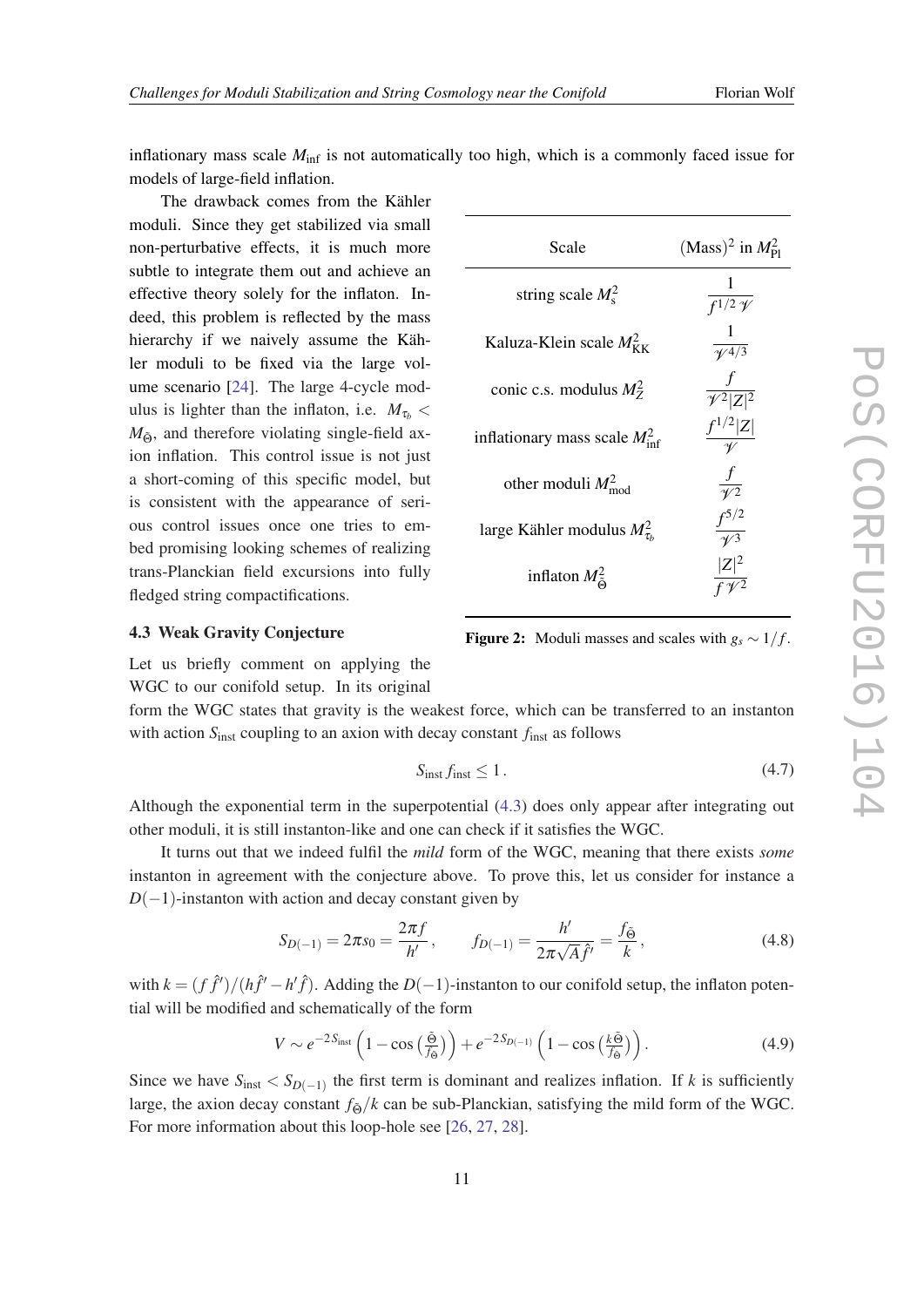# <span id="page-12-0"></span>5. Conclusions

This article started with discussing physical implications of moduli stabilization at the conifold. It turned out to be crucial to stay in the regime of negligible warping for consistent stabilization. In other words, our ansatz is only valid if we work not at the singularity but in its vicinity. There, Kähler moduli stabilization via the LVS satisfies the consistency constraint. The logarithmic structure of the periods is an intrinsic property even at the vicinity of the conifold locus. Let us also stress that, after integrating out heavy moduli, theses periods led to exponential terms in the superpotential very reminiscent to non-perturbative contributions.

This tempted us to investigate aligned inflation near the conifold. However, taking the periods more serious implied corrections to the superpotential possibly spoiling large-field inflation. Analyzing other potential issues, we could satisfy the Weak Gravity Conjecture, but encountered difficulties with the mass hierarchies. So, although we started by determining a constraint to avoid uncontrolled warping effects, it remains delicate to construct even a toy model, where one can safely trust the validity of all effective theories.

Nevertheless, we showed that the string landscape is rich and in particular, other points in moduli space may have interesting new consequences for phenomenology such as large-field inflation. To build up a completely consistent scenario with alignment and/or the conifold locus is an intriguing, but challenging task left for future work.

#### References

- [1] S. B. Giddings, S. Kachru and J. Polchinski, Phys. Rev. D 66 (2002) 106006 [hep-th/0105097].
- [2] E. Silverstein and A. Westphal, Phys. Rev. D 78 (2008) 106003 [arXiv:0803.3085 [hep-th]].
- [3] J. E. Kim, H. P. Nilles and M. Peloso, JCAP 0501 (2005) 005 [hep-ph/0409138].
- [4] R. Blumenhagen, D. Herschmann and F. Wolf, JHEP 1608 (2016) 110 [arXiv:1605.06299 [hep-th]].
- [5] N. Arkani-Hamed, L. Motl, A. Nicolis and C. Vafa, JHEP 0706 (2007) 060 [hep-th/0601001].
- [6] T. Rudelius, JCAP 1504, no. 04, 049 (2015) [arXiv:1409.5793 [hep-th]].
- [7] H. Ooguri and C. Vafa, Nucl. Phys. B 766 (2007) 21 [hep-th/0605264].
- [8] F. Baume and E. Palti, JHEP 1608 (2016) 043 [arXiv:1602.06517 [hep-th]].
- [9] D. Klaewer and E. Palti, JHEP 1701 (2017) 088 [arXiv:1610.00010 [hep-th]].
- [10] I. Valenzuela, arXiv:1611.00394 [hep-th].
- [11] R. Blumenhagen, I. Valenzuela and F. Wolf, arXiv:1703.05776 [hep-th].
- [12] T. W. Grimm and J. Louis, Nucl. Phys. B 699 (2004) 387 [hep-th/0403067].
- [13] M. Grana, Phys. Rept. 423, 91 (2006) [hep-th/0509003].
- [14] M. R. Douglas and S. Kachru, Rev. Mod. Phys. **79**, 733 (2007) [hep-th/0610102].
- [15] R. Blumenhagen, B. Körs, D. Lüst and S. Stieberger, Phys. Rept. 445 (2007) 1 [hep-th/0610327].
- [16] P. Berglund, P. Candelas, X. De La Ossa, A. Font, T. Hubsch, D. Jancic and F. Quevedo, Nucl. Phys. B 419 (1994) 352 [hep-th/9308005].